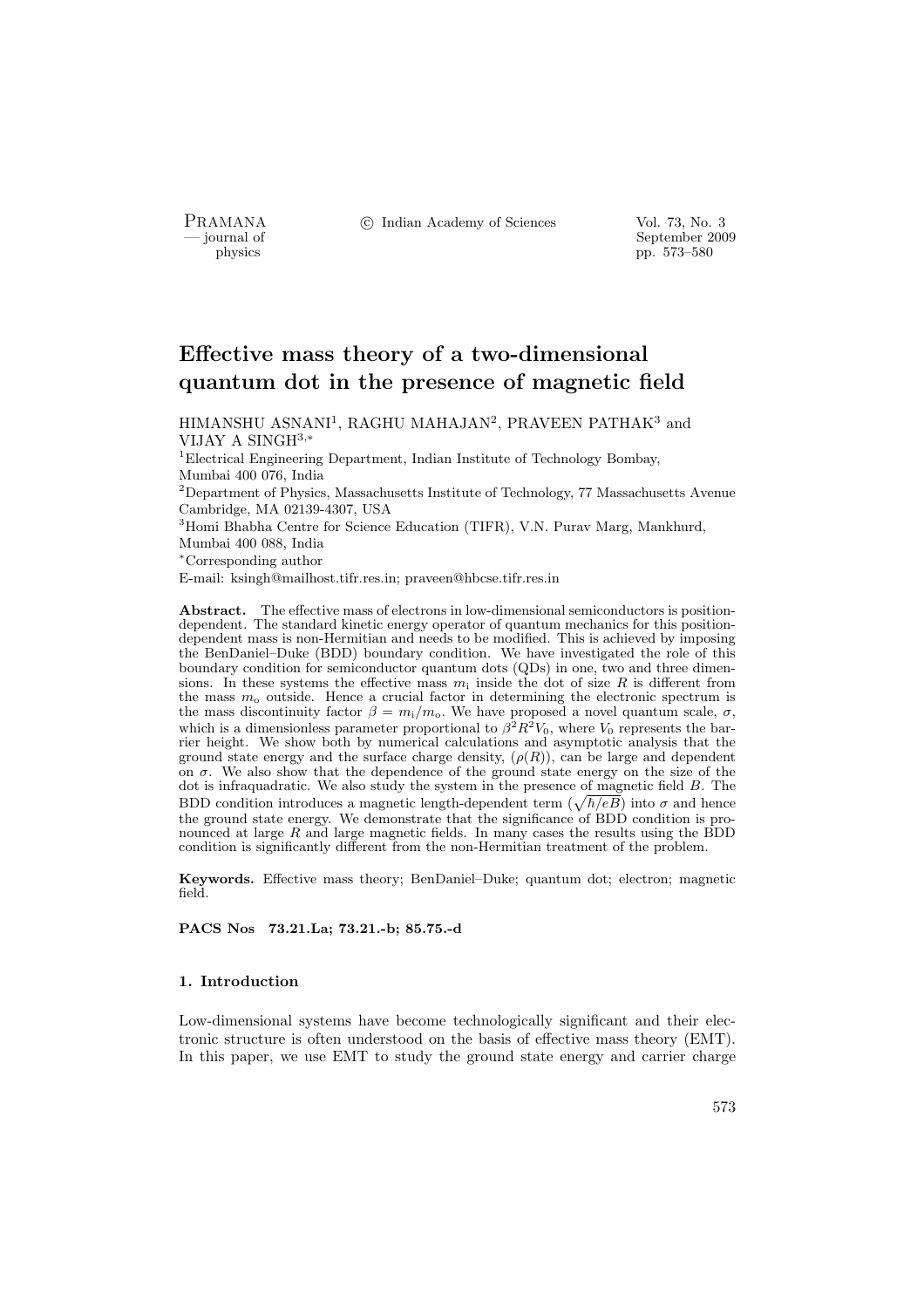density for semiconductor quantum dot (QD). We discuss our approach with the two-dimensional (2D) case as an illustration. The one- and three-dimensional cases can be treated similarly and only the results are discussed. The 2D case is a matter of interest in studies on quantum Hall effect, shell filling and capacitance.

Our goal in this paper is modest and does not involve many electron effects. It is to unravel the effect of the BenDaniel–Duke (BDD) boundary condition [1] on this system both in the absence and presence of a magnetic field. The BDD condition is invoked when the effective mass inside the QD is different from the mass outside. Rather surprisingly, the BDD condition has not been probed inspite of a very large number of studies on the 2D system.

The vertically stacked  $\text{Al}_x\text{Ga}_{1-x}\text{As}/\text{Ga}_x\text{As}/\text{Al}_x\text{Ga}_{1-x}\text{As}$  or  $\text{Al}_x\text{Ga}_{1-x}\text{As}/$  $\text{In}_x\text{Ga}_{1-x}\text{As}/\text{Al}_x\text{Ga}_{1-x}\text{As}$  is a reasonable experimental realization of the 2D QD. The central layer, namely GaAs or  $\text{In}_x\text{Ga}_{1-x}$ As is the 2D well with electron effective masses as low as  $0.06m<sub>o</sub>$ ,  $m<sub>o</sub>$  being the bare electron mass. 2D QD is also formed in experiments on single electron capacitance spectroscopy (SECS) and gated transport spectroscopy (GTS) and has been studied extensively [2].

In §2 we introduce the EMT Hamiltonian for an electron in two-dimensional potential and discuss the BenDaniel–Duke boundary condition [1].

In §3 we carry out the asymptotic analysis that brings out the essential features of the variation of ground state energy  $E$ . In this context we introduce a novel dimensionless parameter  $\sigma$  which is proportional to  $\beta^2 R^2 V_0$ . We call it the mass modified strength of the potential. We also define a penetration depth  $\delta$  demonstrating that the finite barrier of size  $R$  is equivalent to an infinite barrier of size  $R + \delta$ . We also chart the dependence of surface charge density with  $\beta$ .

In §4 we study the effects of a uniform magnetic field on the QD. We redefine  $\sigma_{\rm m}$ , the strength of the potential, in the presence of the magnetic field.

In §5 we carry out a comparison of results obtained for one-dimensional [3] and three-dimensional quantum dots [4] with results obtained in this work. We conclude that the non-imposition of the BenDaniel–Duke boundary condition leads to erroneous results. We summarize our work and suggest directions for future work.

#### 2. Basic formalism

We consider a two-dimensional quantum well of radius  $R$  [1]. An electron in this well is described using effective mass theory by the Hamiltonian

$$
\widehat{H} = -\frac{\hbar^2}{2}\nabla \cdot \left(\frac{1}{m^*(r)}\nabla\right) + V(r). \tag{1}
$$

For a position-dependent mass the appropriate Hermitian kinetic energy operator is given by the first term on the right-hand side of eq. (1). The electron effective mass inside the well,  $m_i$ , is constant but differs from the mass outside the well,  $m_o$ . A useful parameter is the ratio  $\beta = m_i/m_o$  of the effective masses. The potential  $V(r)$  for our problem is given by

$$
V(r) = \begin{cases} 0 & \text{if } r \le R \\ V_0 & \text{if } r > R \end{cases},
$$
 (2)

574 Pramana – J. Phys., Vol. 73, No. 3, September 2009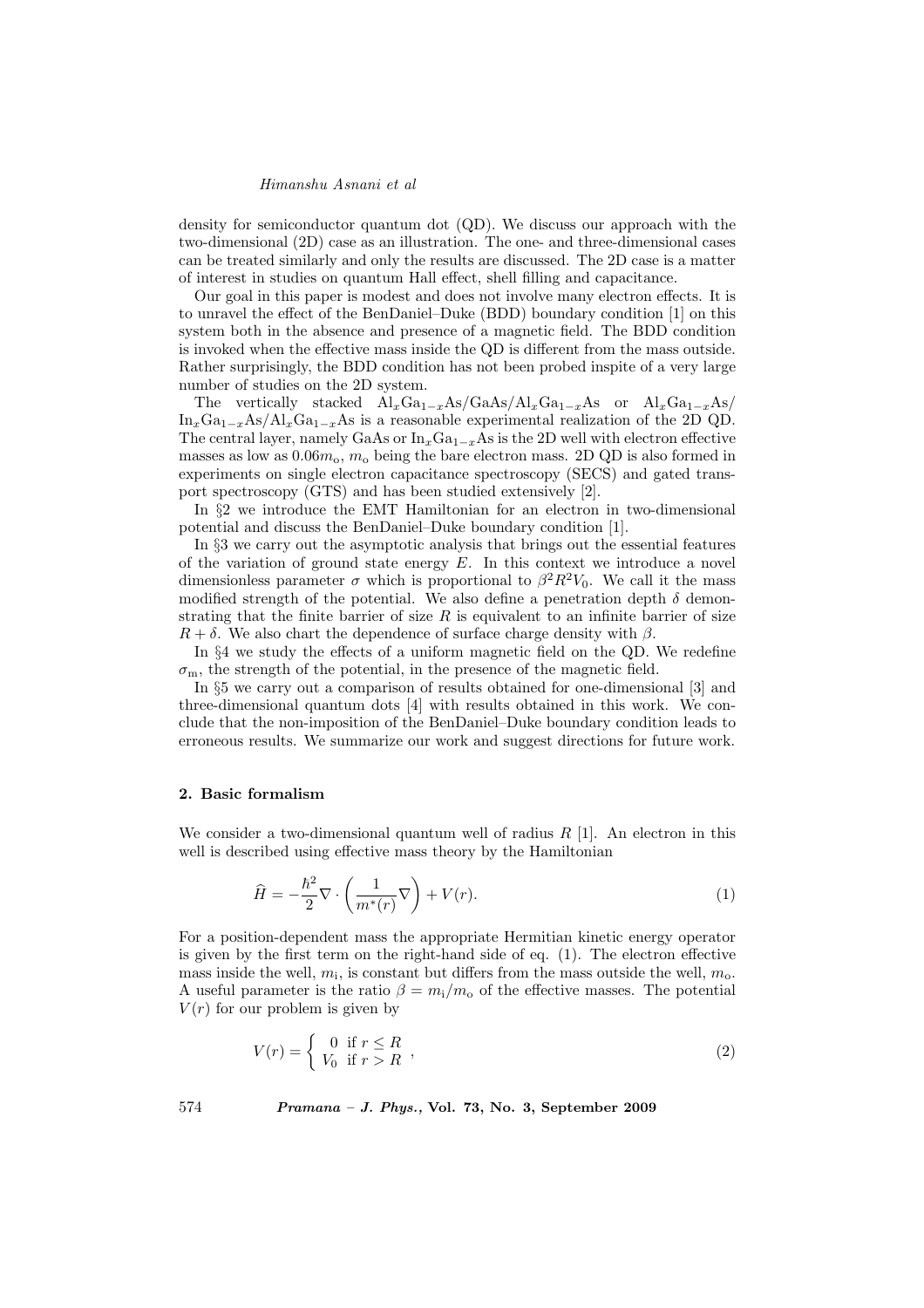## Effective mass theory of a two-dimensional quantum dot

where the barrier height  $V_0$  is typically between 1 eV and 10 eV. Using separation of variables the wave function for an electron in this quantum well can be written in the form:

$$
\Psi(r,\phi) = g(r)\Phi(\phi),\tag{3}
$$

where the symbols have their usual meaning. The ground state wave function will be independent of  $\phi$  and angular moment index l. Hence the equation for partial wave functions  $g(r)$  inside the well is

$$
\frac{1}{g}\left(\frac{\mathrm{d}^2g}{\mathrm{d}r^2} + \frac{1}{r}\frac{\mathrm{d}g}{\mathrm{d}r}\right) = -k_i^2, \quad k_i = \sqrt{\frac{2m_iE}{\hbar^2}}.\tag{4}
$$

Equation (4) is the Bessel equation of integer of order  $l$  [5]. The solution is

$$
g(r) = A_{i}J_{0}(k_{i}r) + B_{i}Y_{0}(k_{i}r).
$$
\n(5)

However,  $Y_0$  blows up as r approaches zero. Hence we choose  $B_i = 0$ . The wave function inside the well therefore is

$$
\Psi_{\mathbf{i}} = A_{\mathbf{i}} J_0(k_{\mathbf{i}} r). \tag{6}
$$

One can similarly argue that the wave function outside is

$$
\Psi_{\rm o} = A_{\rm o} \frac{\mathrm{e}^{-k_{\rm o} r}}{\sqrt{r}}, \quad k_{\rm o} = \sqrt{\frac{2m_{\rm o}(V_0 - E)}{\hbar^2}}.
$$
\n(7)

We use BenDaniel–Duke boundary conditions to account for different effective electron mass inside and outside the well, namely

$$
\Psi_{\mathbf{i}}(R) = \Psi_{\mathbf{o}}(R) \tag{8}
$$

$$
\frac{1}{m_i} \frac{\partial \Psi_i(R)}{\partial r} = \frac{1}{m_o} \frac{\partial \Psi_o(R)}{\partial r}.
$$
\n(9)

Using eqs (6) and (7) and noting that  $J'_0(x) = -J_1(x)$  we obtain [6]

$$
\frac{J_1(k_iR)}{J_0(k_iR)} = \beta \frac{2k_oR + 1}{2k_iR}.
$$
\n(10)

#### 3. Asymptotic analysis

For very large  $V_0$ , the solution of eq. (10) for the ground state will be close to the solution for the case when  $V_0$  is infinite and thus may be approximated as

$$
k_i = \alpha_0 - \epsilon,\tag{11}
$$

where  $\alpha_0$  (=2.40483) is the smallest positive zero of  $J_0(x)$  and  $\epsilon$  is a small positive quantity. If we substitute eq. (11) in eq. (10) and linearize the resulting equation, we get

$$
Pramana - J. Phys., Vol. 73, No. 3, September 2009 \qquad 575
$$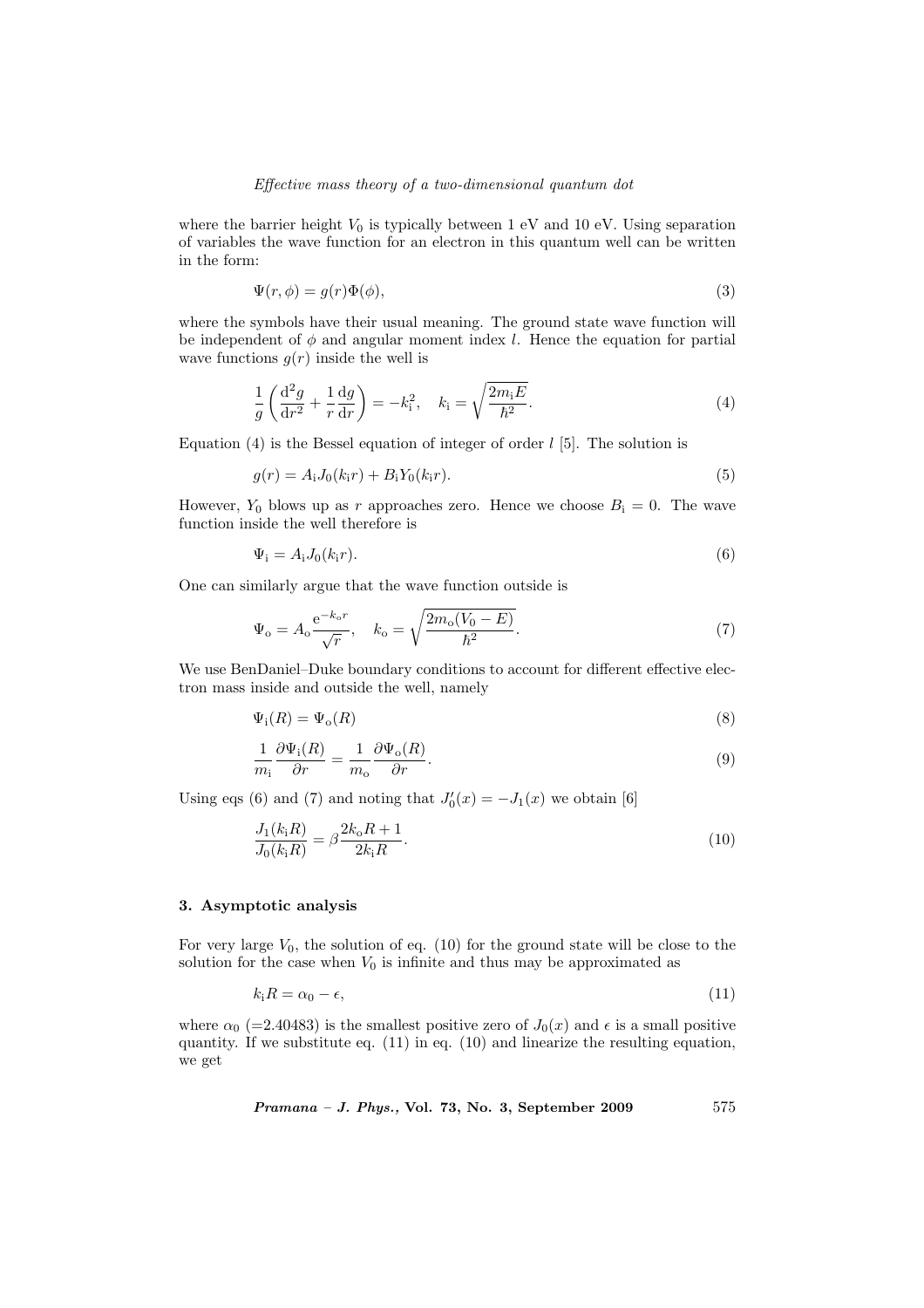$$
\epsilon \simeq \frac{\alpha_0}{\sqrt{\sigma}},\tag{12}
$$

where we have introduced a parameter  $\sigma$  given by

$$
\sqrt{\sigma} = \beta R \sqrt{\frac{2m_0}{\hbar^2} \left(V_0 - \frac{\hbar^2 \alpha_0^2}{2m_1 R^2}\right)} + \frac{\beta}{2}.
$$
\n(13)

We now find the energy of the ground state. Using eq. (4)

$$
E = \frac{\alpha_0^2 \hbar^2}{2\beta m_0 R^2} \left(1 - \frac{1}{\sqrt{\sigma}}\right)^2.
$$
 (14)

We confirm that  $\sqrt{\sigma}$  increases almost linearly with R and  $\beta$  and the asymptotic analysis holds for  $R > 5$  nm (see eq. (11)). From eq. (14) it follows that the energy is large for small R and small  $\beta$ . The former is the standard quantum confinement argument. The latter is the effect of BDD. Note that for  $V_0 \rightarrow \infty$ , and  $\beta \rightarrow 1$ , we obtain the infinite well result. The behaviour of ground state energy is depicted in figure 1. We also observe that this dependence is infraquadratic and is similar to the relation obtained in one-dimensional [3] and three-dimensional [4] quantum dots. Note that  $\beta = 1$  corresponds to the absence of BDD condition. The BDD for  $\beta = 0.1$  makes a substantial difference to the results. Further, inspection of figure 1 reveals that with decreasing value of  $\beta$ , the behaviour increasingly departs from the quadratic behaviour. We have

$$
E \propto \frac{1}{R^{\gamma}},\tag{15}
$$

where  $\gamma$  takes values 1.98, 1.90, 1.81 and 1.42 for  $\beta = 5.0, 1.0, 0.5$  and 0.1 respectively, by the Levenberg–Marquardt fit. We may rewrite E approximately as



Figure 1. The dependence of ground state energy on the radius of the well in the absence of the magnetic field for two barrier heights, namely  $V = 1$  eV and 5 eV. The energy values increase with lower values of  $\beta$ . The non-BDD results for  $V = 5$  eV are indistinguishable from  $V = 1$  eV.

576 Pramana – J. Phys., Vol. 73, No. 3, September 2009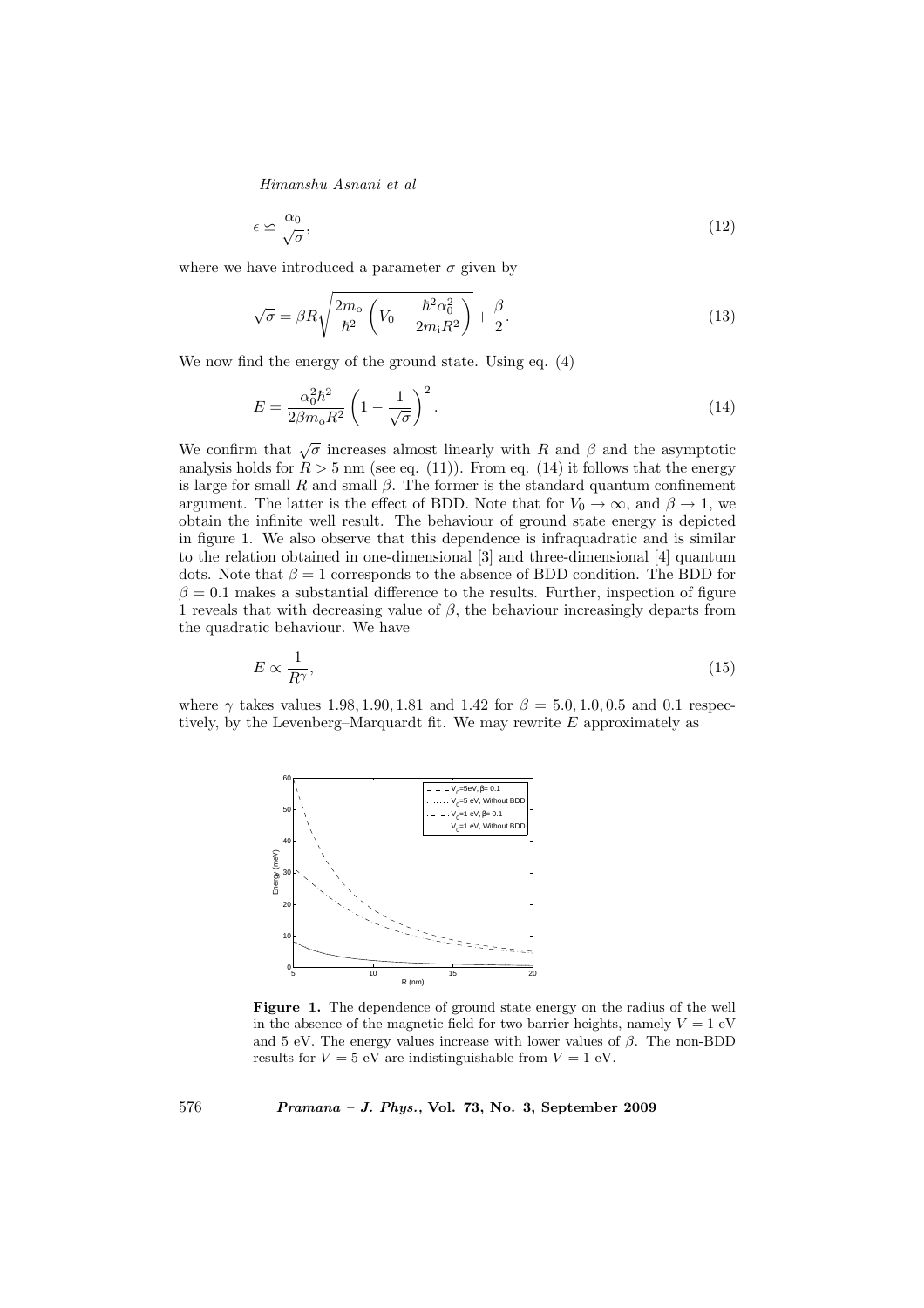Effective mass theory of a two-dimensional quantum dot



**Figure 2.** A typical charge density  $\rho(r)$  inside a nanostructure of size  $R =$ 10 nm and barrier height  $V_0 = 5$  eV. Note that for small  $\beta$ ,  $\rho(r)$  is large at the surface  $(r = R)$ . Note that  $B = 0$ .

$$
E \simeq \frac{\alpha_0^2 \hbar^2}{2m_i(R+\delta)^2},\tag{16}
$$

where  $\delta = R/\sqrt{\sigma}$  is the penetration depth. A quantity of interest is the radial charge density  $\rho(r)$ .

$$
\rho(r) = rg^2(r),\tag{17}
$$

where the carrier charge e has been ignored. Figure 2 depicts the variation of  $\rho(r)$ with r for different  $\beta$ . The barrier potential is chosen to be  $V_0 = 5$  eV and radius of well  $R = 10$  nm. As easily seen in figure 2 the value of equilibrium charge density at the surface  $r = R$  falls rapidly with increasing  $\beta$ . For increasingly small values of  $\beta$  the peak in charge density moves towards the edge of the well. Physically, we can also see that for small  $\beta$ , that is small effective mass inside the well, the particle is 'spread out'. Also for higher  $\beta$ ,  $\rho(R) \rightarrow 0$ , while  $\rho(r)$  attains its maximum value approximately near  $r = R/2$ .

#### 4. Magnetic field

A large number of experiments focus their attention on various properties of quantum dots in a magnetic field [2]. However, their theoretical understanding is still in its infancy. We assume the same model as in the preceding sections.

The Schrödinger equation inside the dot is

$$
-\frac{\hbar^2}{2m_i} \left( \frac{1}{r} \frac{\partial}{\partial r} \left( r \frac{\partial \Psi}{\partial r} \right) + \frac{1}{r^2} \frac{\partial^2 \Psi}{\partial \phi^2} \right) + \frac{1}{2} i \hbar \omega_{ci} \frac{\partial \Psi}{\partial \phi} + \frac{1}{8} m_i \omega_{ci}^2 r^2 \Psi = E \Psi,
$$
\n(18)

where  $\omega_{ci} = eB/m_i$  is the cyclotron frequency of the carrier inside the well. We ignore the spin term as its effect would be to simply shift the energy eigenvalues by a constant amount.

 $Pramana - J. Phys., Vol. 73, No. 3, September 2009 577$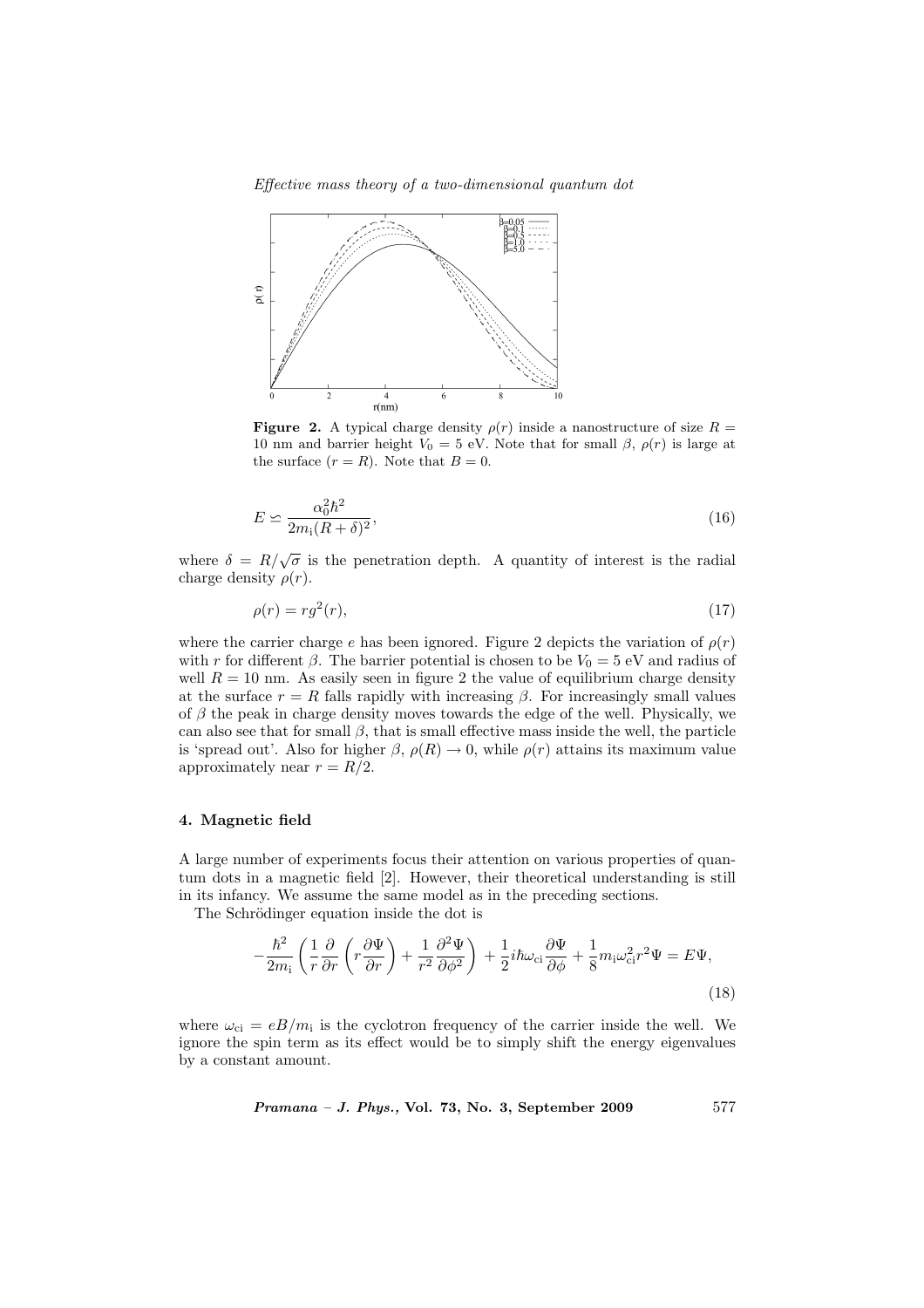The equation for radial wave function is

$$
\frac{\hbar^2}{2m_i} \left( \frac{\mathrm{d}^2 g}{\mathrm{d}r^2} + \frac{1}{r} \frac{\mathrm{d}g}{\mathrm{d}r} \right) + \left( E - \frac{1}{8} m_i \omega_{ci}^2 r^2 \right) g = 0. \tag{19}
$$

The wave function for the ground state inside the well is s

$$
\Psi_{\mathbf{i}} = A_{\mathbf{i}} \exp\left(-\frac{eBr^2}{4\hbar}\right) J_0(k'_{\mathbf{i}}r), \quad k'_{\mathbf{i}} = \sqrt{\frac{2m_{\mathbf{i}}}{\hbar^2} \left(E - \frac{\hbar\omega_{\mathbf{ci}}}{2}\right)}.
$$
 (20)

Following the same analysis, the wave function for the ground state outside the well is s

$$
\Psi_{\rm o} = A_{\rm o} \exp\left(-\frac{eBr^2}{4\hbar}\right) \frac{\exp(-k'_{\rm o}r)}{\sqrt{r}}, \quad k'_{\rm o} = \sqrt{\frac{2m_{\rm o}}{\hbar^2} \left(V_0 - E + \frac{\hbar \omega_{\rm co}}{2}\right)}.
$$
\n(21)

Using the BenDaniel–Duke boundary conditions, eqs (8) and (9), we obtain

$$
k'_1 R \frac{J_1(k'_1 R)}{J_0(k'_1 R)} = \frac{\beta}{2} + \beta k'_0 R + \frac{eBR^2}{2\hbar} (\beta - 1).
$$
 (22)

The above expression reduces to eq. (10) when  $B = 0$ . We follow the asymptotic analysis as done in §3 to arrive at the expression for ground state energy in the presence of magnetic field

$$
E = \frac{\alpha_0^2 \hbar^2}{2m_{\rm i}R^2} \left(1 - \frac{1}{\sqrt{\sigma_{\rm m}}}\right)^2 + \frac{\hbar\omega_{\rm ci}}{2} \tag{23}
$$

$$
\sqrt{\sigma_{\rm m}} = \frac{1}{2} \left( \frac{R}{L_{\rm m}} \right)^2 (\beta - 1) + \frac{\beta}{2}
$$

$$
+ \beta R \sqrt{\frac{2m_{\rm o}}{\hbar^2} \left( V_0 + \frac{\hbar \omega_{\rm co}}{2} - \left( \frac{\hbar^2 \alpha_0^2}{2\beta m_{\rm o} R^2} + \frac{\hbar \omega_{\rm ci}}{2} \right) \right)},\tag{24}
$$

where we define the magnetic length scale  $L_{\rm m}$  =  $\hbar/eB$ . The value of  $L_m$  is 25 nm for  $B = 1$  T. Note that if the BDD condition is not applied then  $\beta = 1$  and the first term, which depends on magnetic length scale, drops out. However, since it is quadratic in  $R$ , it is bound to dominate over the linear term at large  $R$ . Numerical calculations show: (i) Similar to the non-magnetic case, the approximation to obtain eq. (23) is valid for  $R > 5$  nm. (ii) The third term in eq. (24) dominates the value eq. (23) is valid for  $R > 3$  lini. (ii) The third term in eq. (24) dominates the value of  $\sqrt{\sigma_{\rm m}}$  and the first term makes a mere 10% (negative) contribution for  $R \le 20$ nm. (iii) For large R the first term begins to dominate. For example, for  $V_0 = 1$  eV, finition and  $\beta = 0.1$  we find that  $\sqrt{\sigma_{\rm m}}$  peaks at ≈37 nm and then declines. Thus introduction of magnetic field has two effects on electronic ground state energy. Firstly, as seen by the second term on the RHS of eq. (23), it increases by an amount ( $\hbar\omega_{ci}/2$ ) which depends inversely on  $\beta$ . Secondly,  $\sigma_m$  affects the first term on RHS of eq. (23). As  $\sigma_m$  increases, energy increases. Also note that we have  $\sigma_{\rm m} < \sigma$  for a given  $V_0$  and R. Figure 3 shows how energy changes with R for different values of  $\beta$  and strength of potential well. Again we see that BDD makes a major difference and energy increases as  $\beta$  decreases.

578 Pramana – J. Phys., Vol. 73, No. 3, September 2009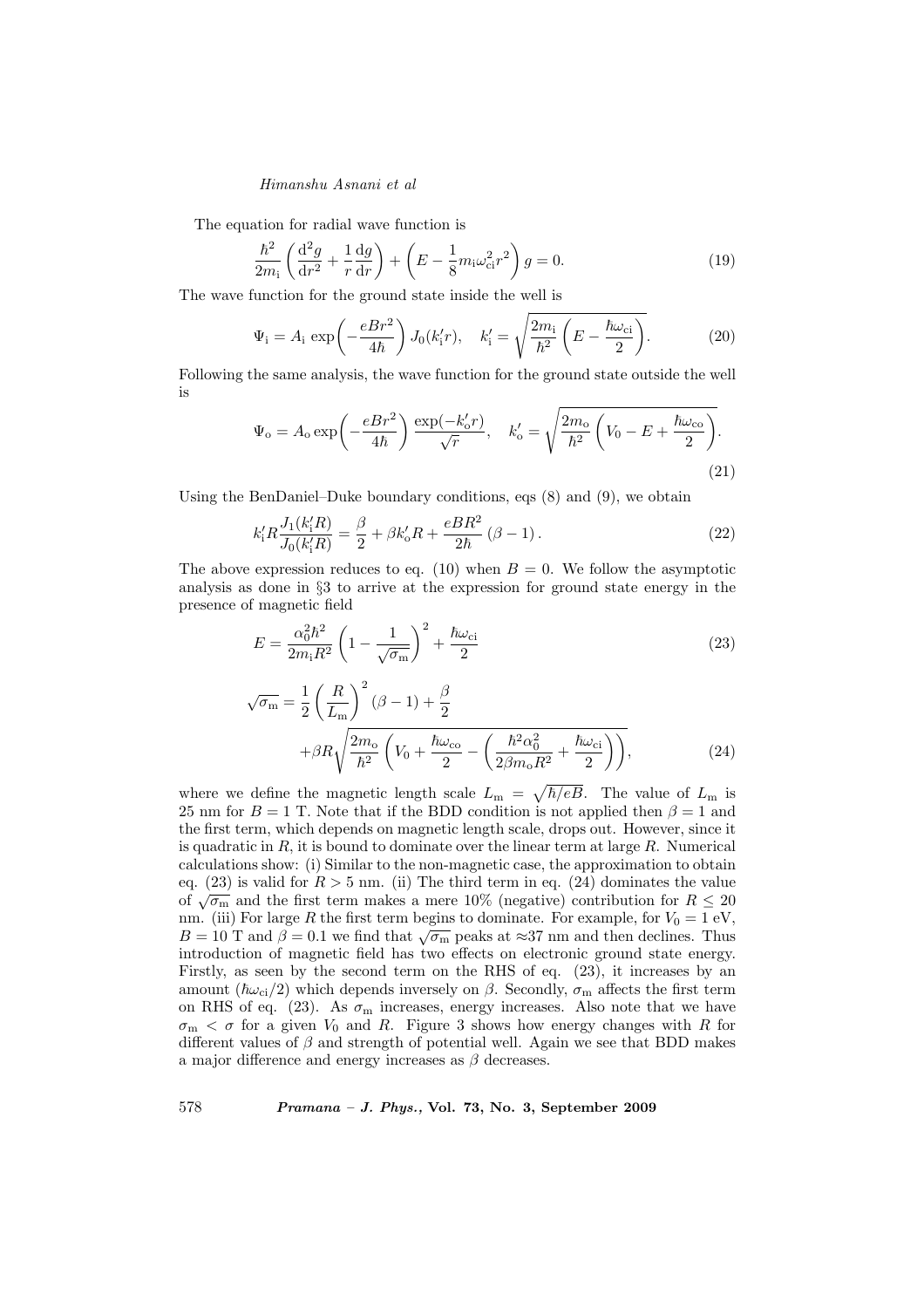Effective mass theory of a two-dimensional quantum dot



Figure 3. The dependence of ground state energy on the radius of the well in the presence of the magnetic field  $(B = 5 T)$  for  $V = 5 eV$  and 1 eV. We can see that BDD makes a major difference. The energy values increase with lower values of  $\beta$ . The non-BDD results for  $V = 5$  eV are indistinguishable from  $V = 1$  eV.

Table 1. The table depicts the comparison of the results of two-dimensional quantum well analysis done in this paper and the results of one- and threedimensional quantum dots addressed in literature. The table shows energy ratio of 2D and 3D cases taking 1D as reference.

| Dimension                          | 1D                                | 2D                                                                                               | 3D                                |
|------------------------------------|-----------------------------------|--------------------------------------------------------------------------------------------------|-----------------------------------|
| Size of the well                   | $-L/2 \leq x \leq L/2$            | $r \leq R$                                                                                       | $r \leq R$                        |
| Ground state energy                | $\pi^2 \hbar^2 / 2 m_{\rm i} L^2$ | $\alpha_0^2\hbar^2/2m_iR^2$                                                                      | $\pi^2 \hbar^2 / 2 m_{\rm i} R^2$ |
| $(V_0 \rightarrow \infty)$         |                                   |                                                                                                  |                                   |
| Ground state energy                |                                   | $\pi^2\hbar^2/2m_i(L+\delta)^2 \alpha_0^2\hbar^2/2m_i(R+\delta)^2 \pi^2\hbar^2/2m_i(R+\delta)^2$ |                                   |
| $(V_0 \text{ finite})$             |                                   |                                                                                                  |                                   |
| Penetration depth $(\delta)$       | $L/\sqrt{\sigma}$                 | $R/\sqrt{\sigma}$                                                                                | $R/\sqrt{\sigma}$                 |
| Strength of potential $(\sigma)$   | $\sim (\beta k_0 L)^2$            | $\sim (\beta k_{\rm o} R)^2$                                                                     | $\sim (\beta k_{\rm o} R)^2$      |
| Ratio of ground state energies     |                                   | 2.34                                                                                             |                                   |
| $(L = 2R; V_0 \rightarrow \infty)$ |                                   |                                                                                                  |                                   |

#### 5. Discussion

We compare the results between non-magnetic and magnetic cases. We find that energy is higher for magnetic case. Our calculations also show that the magnetic field does not cause much alteration in the charge density distribution. Table 1 encapsulates the comparison between one-, two- and three-dimensional cases. With this work the trilogy has been completed.

We have carried through an elaborate asymptotic analysis in order to make the effects of the BDD condition physically transparent. We have identified the strength of the potential term for both magnetic and non-magnetic cases as the relevant scale in the problem. Excited states have not been discussed since we wanted to keep the

Pramana – J. Phys., Vol. 73, No. 3, September 2009 579